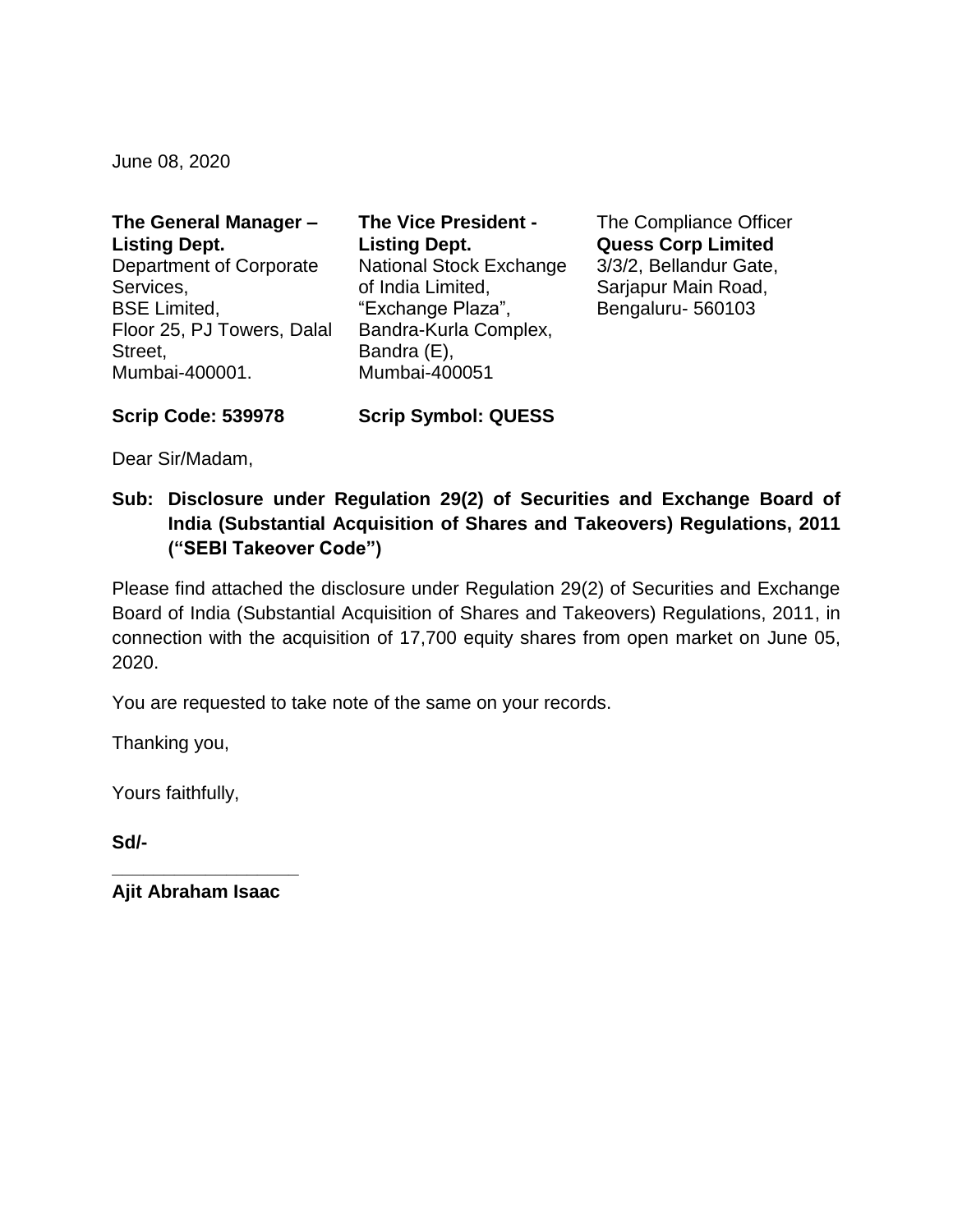## **Format for disclosures under Regulation 29(2) of SEBI (Substantial Acquisition of Shares and Takeovers) Regulations, 2011**

| Name of the Target Company (TC)                                             |                                                | <b>Quess Corp Limited</b> |                   |  |
|-----------------------------------------------------------------------------|------------------------------------------------|---------------------------|-------------------|--|
| Name(s) of the acquirer and Persons                                         | Mr. Ajit Abraham Isaac                         |                           |                   |  |
| Acting in Concert (PAC) with the                                            |                                                |                           |                   |  |
| acquirer                                                                    |                                                |                           |                   |  |
| Whether<br>the<br>acquirer<br>belongs<br>to                                 | Yes                                            |                           |                   |  |
| Promoter/Promoter group                                                     |                                                |                           |                   |  |
| Name(s) of the Stock Exchange(s)                                            | BSE Limited & National Stock Exchange of India |                           |                   |  |
| where the shares of TC are                                                  | (NSE)                                          |                           |                   |  |
| Listed                                                                      |                                                |                           |                   |  |
| Details of the acquisition / disposal as                                    | Number                                         | % w.r.t. total            | % w.r.t. total    |  |
| follows                                                                     |                                                | share/voting              | diluted           |  |
|                                                                             |                                                | capital                   | share/voting      |  |
|                                                                             |                                                | wherever                  | capital of the TC |  |
|                                                                             |                                                | applicable(*)             | $(***)$           |  |
| acquisition<br>under<br><b>Before</b><br>the                                |                                                |                           |                   |  |
| consideration, holding of:                                                  |                                                | 12.17%                    | 12.17%            |  |
| a) Shares carrying voting rights<br>of<br>b) Shares<br>the<br>nature<br>in. | 1,79,66,023                                    |                           |                   |  |
| encumbrance (pledge/ lien/ non-                                             |                                                |                           |                   |  |
| disposal undertaking/ others)                                               |                                                |                           |                   |  |
| c) Voting rights (VR) otherwise than by                                     |                                                |                           |                   |  |
| shares                                                                      |                                                |                           |                   |  |
| d) Warrants/convertible securities/any                                      |                                                |                           |                   |  |
| other instrument that entitles the                                          |                                                |                           |                   |  |
| acquirer to receive shares carrying                                         |                                                |                           |                   |  |
| voting rights in the T C (specify                                           |                                                |                           |                   |  |
| holding in each category)                                                   |                                                |                           |                   |  |
| Total (a+b+c+d)<br>e)                                                       | 1,79,66,023                                    | 12.17%                    | 12.17%            |  |
|                                                                             |                                                |                           |                   |  |
|                                                                             |                                                |                           |                   |  |
| Details of acquisition/sale                                                 |                                                |                           |                   |  |
| a) Shares<br>carrying<br>voting<br>rights                                   | 17,700                                         | 0.01%                     | 0.01%             |  |
| acquired/sold                                                               |                                                |                           |                   |  |
| b) VRs acquired /sold otherwise than                                        |                                                |                           |                   |  |
| by shares                                                                   |                                                |                           |                   |  |
| Warrants/convertible securities/any<br>C)                                   |                                                |                           |                   |  |
| other instrument that entitles the                                          |                                                |                           |                   |  |
| acquirer to receive shares carrying                                         |                                                |                           |                   |  |
| voting rights in the TC (specify                                            |                                                |                           |                   |  |
| holding<br>in<br>each<br>category)                                          |                                                |                           |                   |  |
| acquired/sold<br>Shares                                                     |                                                |                           |                   |  |
| encumbered<br>invoked/<br>$\sqrt{2}$<br>d)                                  |                                                |                           |                   |  |
| released by the acquirer                                                    |                                                |                           |                   |  |